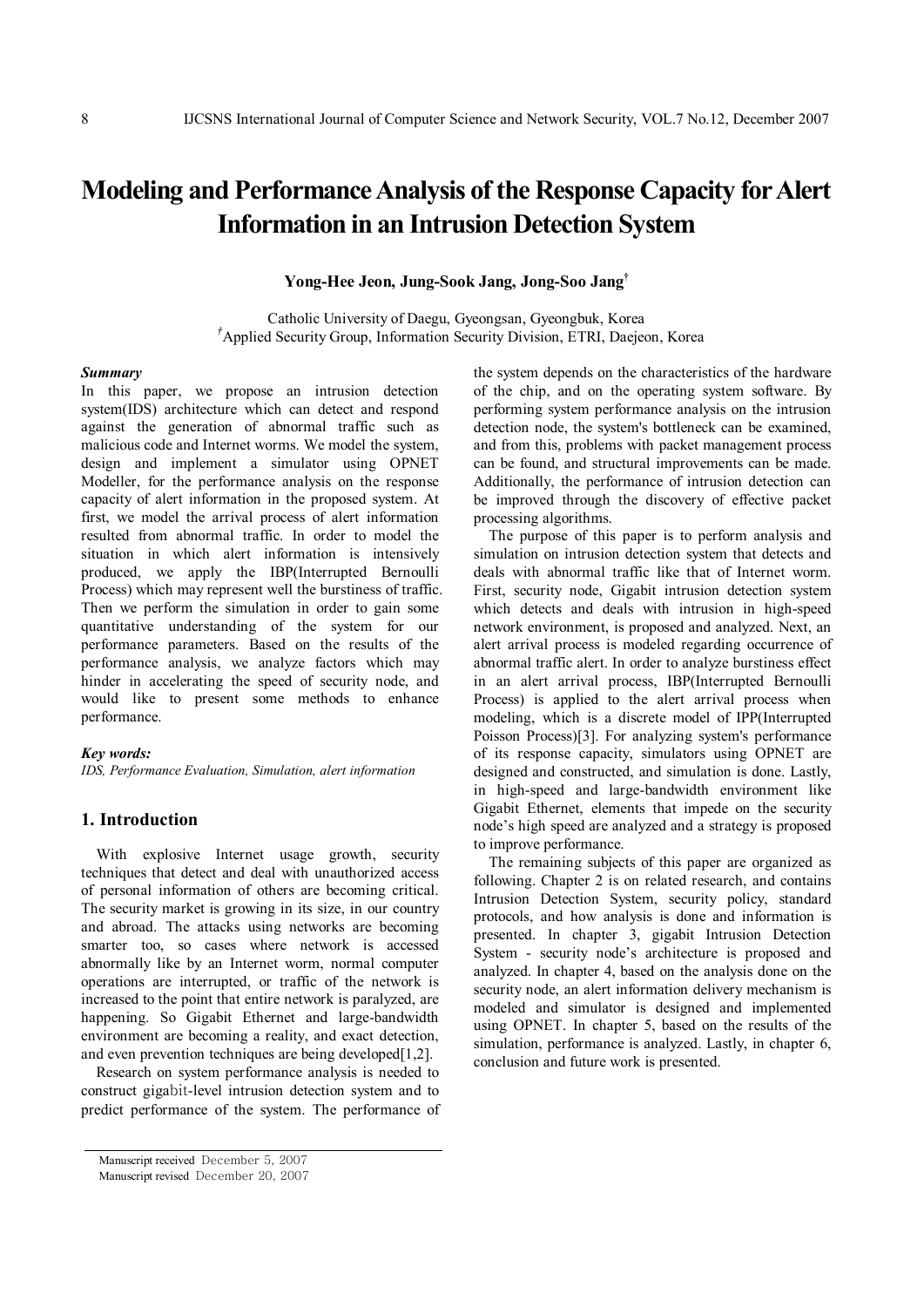# **2. Related Research**

#### 2.1 Intrusion Detection System

Intrusion is defined as an act that inhibits integrity, confidentiality, or availability of computer resources, which causes havoc on computer system's security policy. Intrusion Detection System (IDS) is connected to most Intrusion Prevention Systems, and monitors in real-time intrusion due to abnormal use, misuse, etc, on network level or on host level. Depending on the type of intrusion detection, it is categorized as anomaly detection, misuse detection, etc. Normally, when the intrusion method is outside of known model, it is called anomaly detection, and when it is of known model, it is called misuse detection. Also, if it is installed on a host like a web service and detects intrusion only for the host, it is called host-based IDS, and if detection is for the entire portion of a network, it is called network-based IDS[2, 4-5].

## 2.2 Security Policy

Security policy system regulates and sets rules for important information and other resources governed and dispersed by a specific system. Security policy system is composed of security policy database, security policy server, and policy client. It uses security policy protocol to exchange information. As an example of such a policy, rule-based policy uses a qualifier which is like an indicator for expressing IP address, time, protocol, interception, login, warning, and permission for passage. It uses the qualifier to automatically execute a security policy[6-8].

## 2.3 Information report and analysis

Currently, there are two IDMEF messages: Alert and Heartbeat<sup>[9, 10]</sup>.

## 2.3.1 Alert Class

In general, every time an analyzer detects an event it is set up to detect, it reports to its manager by sending an alert message. An alert message may be due to single or multiple detection events. The alert, as a countermeasure to external events, occurs asynchronously. Currently, an alert is classified into three types like the followings.

ToolAlert Class: contains additional information about malicious programs such as attack tools or Trojan horses, and when trying to identify these kinds of tools, it can be used by an analyzer.

∙ CorrelationAlert Class: contains additional information related to alert information's correlation. It is to group multiple alerts that were sent already.

∙ OverflowAlert Class: contains additional information about buffer overflow attack. It is to provide detailed information about buffer overflow attack, using an analyzer.

## 2.3.2 HeartBeat Class

It is used to show current status of an analyzer. Heartbeat is transmitted at given fixed intervals. Continuous reception of Heartbeat messages by the analyzer shows that it is currently in operation to the manager, and when there are no messages received, it means an analyzer or network connection has failed.

The current security system has been limited interoperability, so there are difficulties when detecting intrusion in a large network. Therefore, research is urgently required to improve information exchange techniques between Intrusion Detection Systems in a large distributed system.

# **3. Proposed Security Node Architecture Analysis**

## 3.1 Node Architecture

With explosive Internet usage growth, high-speed and large-bandwidth networks like gigabit Ethernet are becoming a reality. Exact detection, even prevention, and security techniques are under research. Such security techniques that can deal with data based on high performance, are becoming ever more important[11-14]. As the speed of network goes up, more advanced intrusion detection technology is correspondingly needed. Thus, it is required to develop security appliance and engine that are level 10G or higher. According to ongoing system's structure, its performance analysis is very important and necessary.

In this chapter, the architecture of ongoing gigabit Intrusion Detection System security node, which is under development for intrusion detection and response in a high-speed environment, is simply analyzed. Figure 1 is a system block diagram of the security node structure, which offers a high-speed intrusion detection and response.

The security node is based on hardware, and by using Ethernet interface security card which detects high-speed signature on detection, it detects harmful network traffic and then subsequently blocks it. It also supports gigabit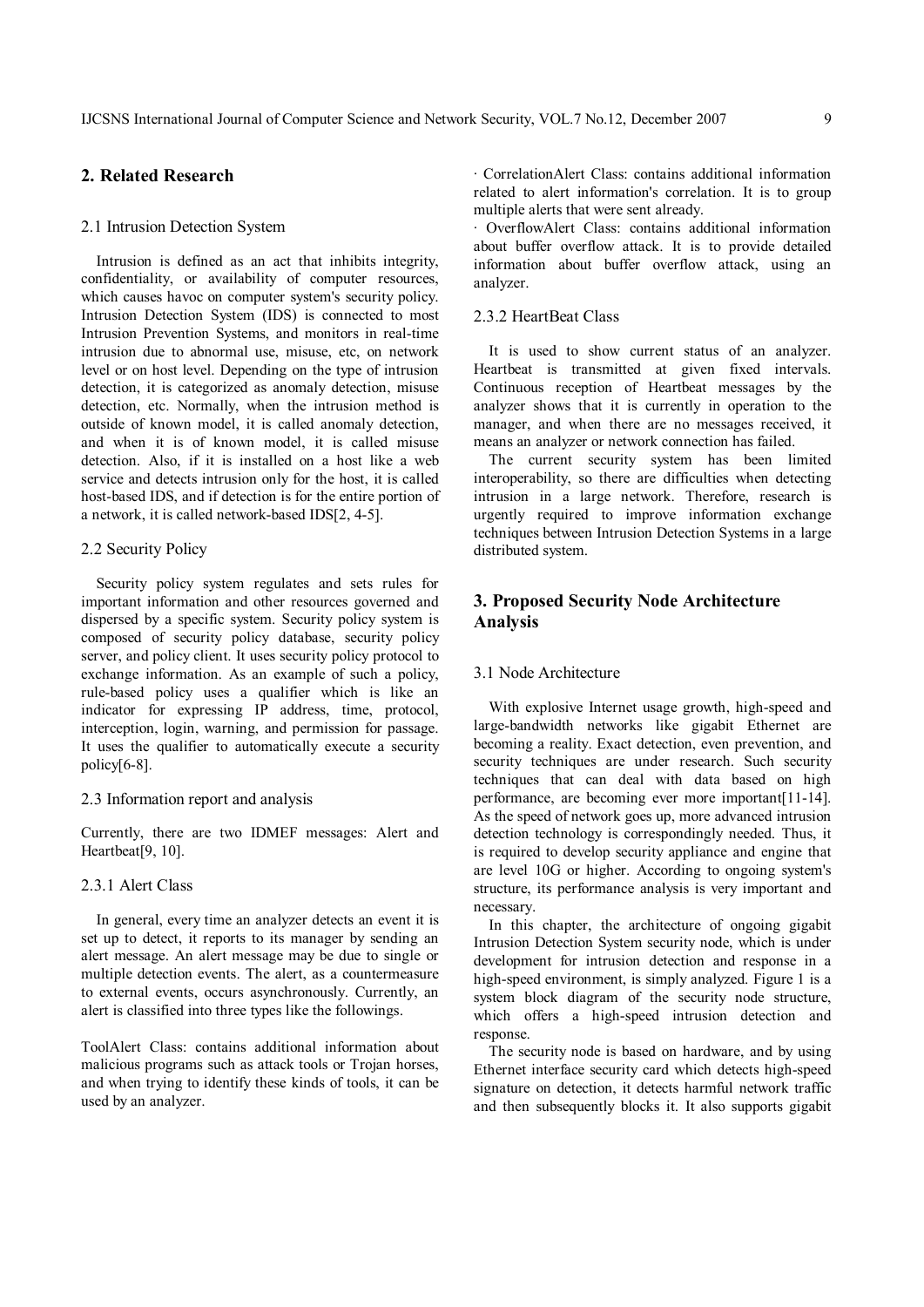network speed. Not only does it support traffic monitoring, but it does real-time response capability. In addition, it can easily secure a whole system by using its stealth mode in a network. If it determines, after intrusion analysis, the traffic is harmful, as a response it will try to minimize harmful effects immediately.



Figure 1. Proposed Security Node Block Diagram

## 3.2 Communication mechanism structure analysis

## 3.2.1 Alert message structure

Through distributed Intrusion Detection System's detection and analysis, it finds out source address and port, destination address and port, and protocol as a message with five-tuples(shown in Figure 2 below), and it delivers the information after detection[15].

| <b>Attack Type</b>                      | Sour.Dest<br>IP addr. | Sour.Dest<br>port | Protocol | Content |
|-----------------------------------------|-----------------------|-------------------|----------|---------|
| Figure 2. Alert Message Transfer Format |                       |                   |          |         |

The alert message type is as follows: attack type, source and destination address and port, protocol, and content.

## 3.2.2 Excessive traffic message type

The information data on excessive traffic collects BPS(Bit Per Second), PPS(Packet Per Second), and reception time of a packet by measuring packet. The information is categorized and saved according to given traffic's characteristics. It analyzes a link with a critical value to see if it is an attack like DoS(Denial of Service). For DoS attack, it is typical to attack the target host exclusively. In this case, there is a high chance that the excessive traffic is directed to edge router(situated near the attack target host)'s security node. Fluctuations of traffic fixed in a threshold value can be detected, and network can be secured by using these and network intrusion information system's alerts.

Detection of excessive traffic is divided into two stages, and governs the flow of traffic. First, using group flow management feature, it looks at traffic that might be harmful. Then, using other traffic management feature, it governs the traffic more in detail [15].

## A. Aggregation Traffic Management Feature

Generally, excessive traffic occurs when single or multiple systems have a large inflow of traffic, or when one system scans multiple systems. So it is classified based on same source IP address, same destination, and destination port, and packets per second, bits per second are inspected and used for the basis for traffic analyzer's decision(Figure 3).

| Source IP addr.           | <b>BPS</b> |  | <b>PPS</b> |  | <b>Ifindex</b> |                |  |
|---------------------------|------------|--|------------|--|----------------|----------------|--|
| Dest, IP addr. Dest, port | <b>BPS</b> |  | <b>PPS</b> |  |                | <b>Ifindex</b> |  |

Figure 3. Aggregation Flow Management Message Format

## B. Primitive Flow Management Feature

It separately collects and manages only suspicious traffic from group flow management feature module, and analyzes in detail the five fields, which are source IP address, destination IP address, source port number, destination port number, and protocol pattern, and manages, regarding each of the analyzed traffic, bits per second, packets per second, and final reception time(Figure 4).

| Sour.<br>IP<br>addr. | Sour. | Dest.<br>IF<br>addr. | Dest.<br>ID | Prot<br>ocol | <b>BPS</b> | PPS | Time<br>Index Stamp |
|----------------------|-------|----------------------|-------------|--------------|------------|-----|---------------------|
| $\sim$               |       |                      |             |              |            |     |                     |

Figure 4. Primitive Flow Management Message Format

Through primitive flow management feature, if it is determined that the traffic is in excess, then a message in the form below (Figure 5) is sent regarding the detected information.

| <b>SGS</b><br>ID | Abno.<br>Traf.<br>Descript | Sour.<br>ΙP<br>addr. | Sour.<br>port | Dest.<br>IP<br>addr | Dest.<br>port | Prot<br>ocol | <b>BPS</b> | PPS | Time<br>Stamp |
|------------------|----------------------------|----------------------|---------------|---------------------|---------------|--------------|------------|-----|---------------|
|                  |                            |                      |               |                     |               |              |            |     |               |

Figure 5. Excessive Traffic Message Format

Excessive traffic message type is composed of security node number, technique of the abnormal traffic, source and destination addresses and ports, protocol, BPS, PPS, and packet reception time.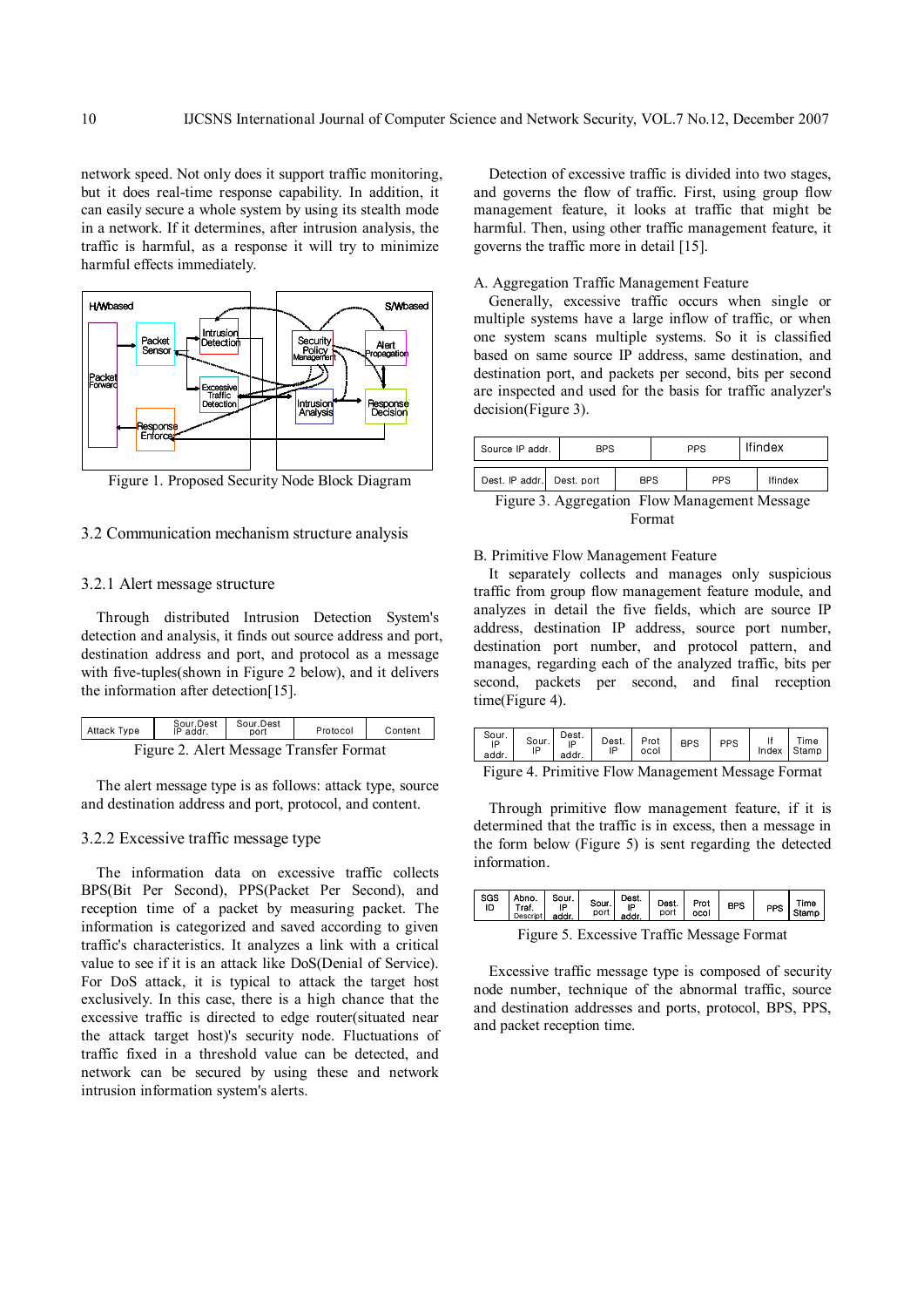## 3.3 Security policy and response management

## 3.3.1 Security policy process method

The part of the information received from a security management system that pertains to policy is saved and applied to applicable modules. The security node can request security policy information from a security management system. It saves the information and applies it to applicable modules(see Figure 6)[8].



Figure 6. Proposed Security Policy Process Method

For types of security Policy, there are alert control policy, intrusion detection policy, and access control policy.

## 3.3.2 Intrusion Response Management

In the response selection after intrusion detection, based on the traffic measurement and various event analysis information, resulting information is sent to each of the modules. Figure 7 shows the response transmission process proposed in this paper. When the response is selected from the security management system regarding intrusion, information is sent to related modules of the security node. As for the response technique types, there are session interception, rate limiting, and event reanalysis[15].



Figure 7. Proposed Response Decision Process Method

## 3.4 Alert Compression

The compression of alert for distributed intrusion detection system is to reduce a lot of alert data rate through filtering and collectivizing in order to decrease system's processing-load. The process of compression first collects the alert data, processes and saves it. Through

analysis of a lot of saved data content, filtering is done by address, protocol, port number, and header information whereby alert can be deleted or allowed. Collectivizing performs compression of data by adding count information to one of the alert data for one that is created the same, and it also provides a technique for analyzing information on excessive traffic. The compression method is shown in Table 1[16,17].

|                | Table 1. Reduction Method                    |  |  |  |  |
|----------------|----------------------------------------------|--|--|--|--|
| Method         | Format                                       |  |  |  |  |
| Compression    | $[A, A, A, , A] \Rightarrow A$               |  |  |  |  |
| Suppression    | $[A, B, p(A) \leq p(B)] \Rightarrow \varphi$ |  |  |  |  |
| Count          | $[n X A] \Rightarrow B$                      |  |  |  |  |
| Generalization | $[A, A \subseteq B] \Rightarrow B$           |  |  |  |  |
| Specialization | $[A, A \supset B] \Rightarrow B$             |  |  |  |  |

## **4. Modeling and Simulator Implementation**

In this chapter, in order to measure performance based on the security node structure analysis, a system is modeled and simulator is implemented.

## 4.1 Security Node Modeling

In order to measure the performance of security node, factors that cause its performance-gigabit intrusion detection system's to lower, need to be analyzed. So in this paper, based on analysis of the security node, a system is modeled and simulator is realized to measure performance.

The security node modeling was done in two stages. Firstly, alerts that are generated by detecting all events at high-speed in hardware-based are judged by their countermeasure ability. Secondly, it is modeled in order to measure the performance in a model, which uses as an analysis for DoS attack, based on information which analyzed excessive traffic and then was summarized.

Figure 8-a is an evaluation model of main process's response ability generating alert from the security engine. Figure 8- b is a combination model of excessive traffic and alert. Because it was expected that the amount of the traffic generating excessive traffic information will be low and have a small effect on network performance, the alert model was the main model in assessing performance.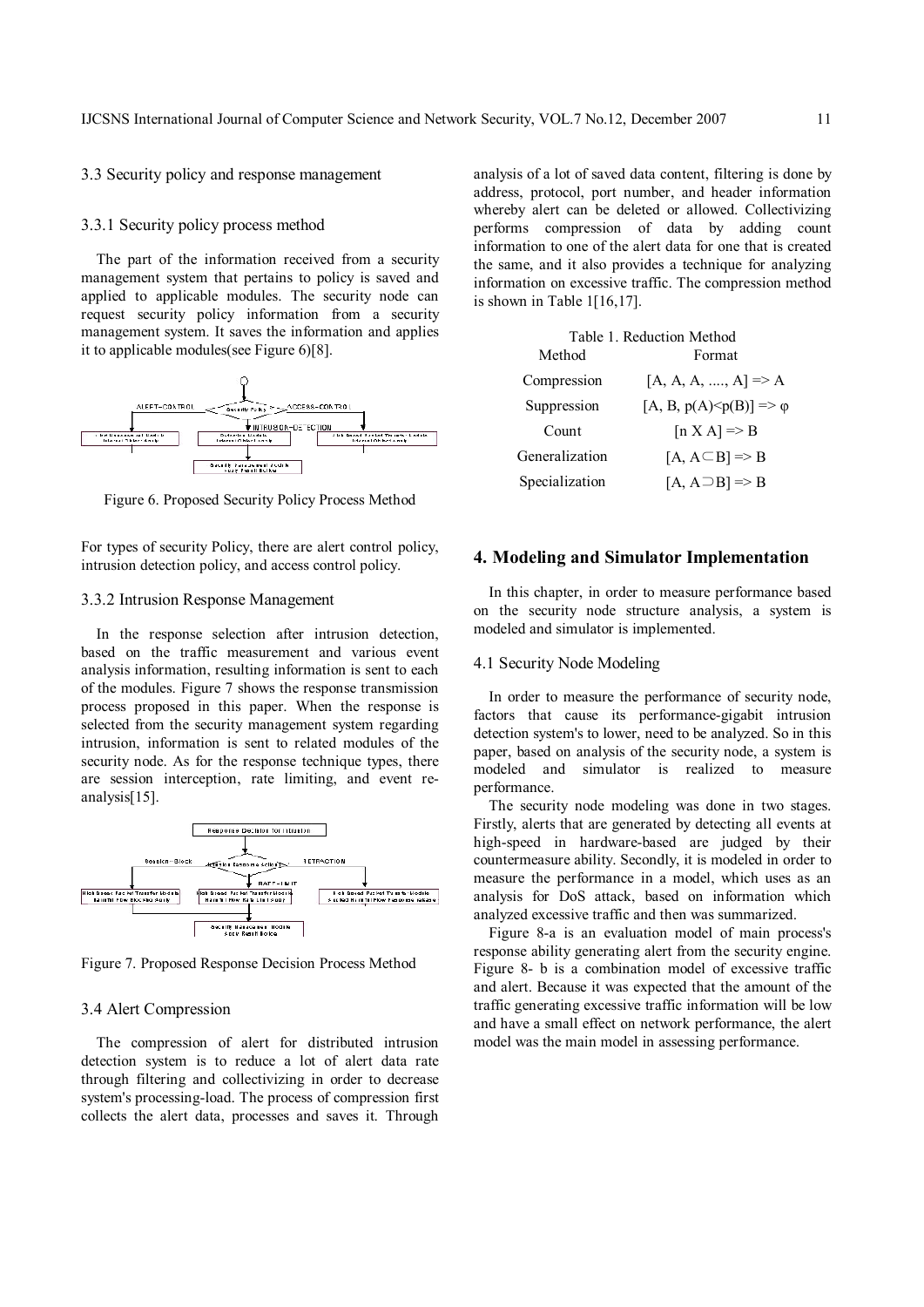

(b) Excessive Traffic and Alert Integration Model Figure 8. Alert Evaluation Model

## 4.2 Alert Arrival Process Modeling

First, for alert arrival process modeling, random process model, which is a discrete model of Poisson, is used. Random process is expressed by Bernoulli process. Also, in order to analyze the effect of burstiness, an IBP(Interrupted Bernoulli Process) model is used, which is a discrete model of IPP(Interrupted Poisson Process)[3, 18].

#### 4.2.1 Random Process

In Bernoulli process, arrival probability in the each slot is independently p among each slot. Figure 9 shows the time slot in a random process model.



#### 4.2.2 Bursty Process

The IPP model, which the ON(active period) state that has an exponential distribution, and the OFF(silent period) state that has another independent exponential distribution appear in turn, is the main model of ON-OFF traffic. There is an IBP model which is a discrete model of IPP.

In an IBP model, the time is slotted, and it is assumed that the size is the same as a single alert packet time in the media. When a process is in the active state, either it will have probability  $p$  in the next slot and stay in that state, or it will have probability *1-p* and move to the pause state. If a process is in the pause state, it will have probability *q*, continue to stay in the pause state, and have *1-q* chance of moving to the active state. If a process is in the active state, each slot will have probability *a* of having alert. Figure 10 shows the time slots from a Bursty process model. In this paper, *a* is assumed to be 1.



Figure 10. Time Slot at Bursty Process Model

The transition probability determinant of IBP process is shown in Equation 1.

$$
\rho = \frac{1-q}{2-p-q} \tag{1}
$$

If  $\pi_A$  and  $\pi_I$  are defined as each steady state probability of active or pause state, the following equation(Equation 2) can be derived from the steady state equation  $\pi P = \pi$ .

$$
\pi_{A} = \frac{1 - q}{2 - p - q}
$$
  

$$
\pi_{I} = \frac{1 - q}{2 - p - q}
$$
 (2)

 $\pi_A$  is the average bandwidth or average arrival.

If d is arrival time between consecutive alerts, and  $d_1$  is the time interval taken from some pause slot to the next arrival time, squared co-efficient of variation of interarrival times,  $C^2$  can be derived as in Equation 3.

$$
C^{2} = \frac{Var\left(d\right)}{\left[E\left(d^{2}\right)\right]} = \frac{(p+q)(1-p)}{(2-(p+q))^{2}}
$$
\n(3)

In this paper, parameter  $C^2$  is used as a measure of burstiness for alert information arrival process.

#### 4.3 Alert Arrival Process Realization

An alert arrival process was modeled in the simulator for performance assessment using the models described above. What follows describes the realization of alert arrival process model.

## 4.3.1 Random Process Model

Each event arrival under a random process model has event load parameter and is generated by Bernoulli process. Here, the event\_load is a user-inputting parameter and the value range is  $0 \le$  = event load $\le$  = 1. The event load is the probability of event occurrence in optional time slot and 1-event\_load is the probability which an event is not generated..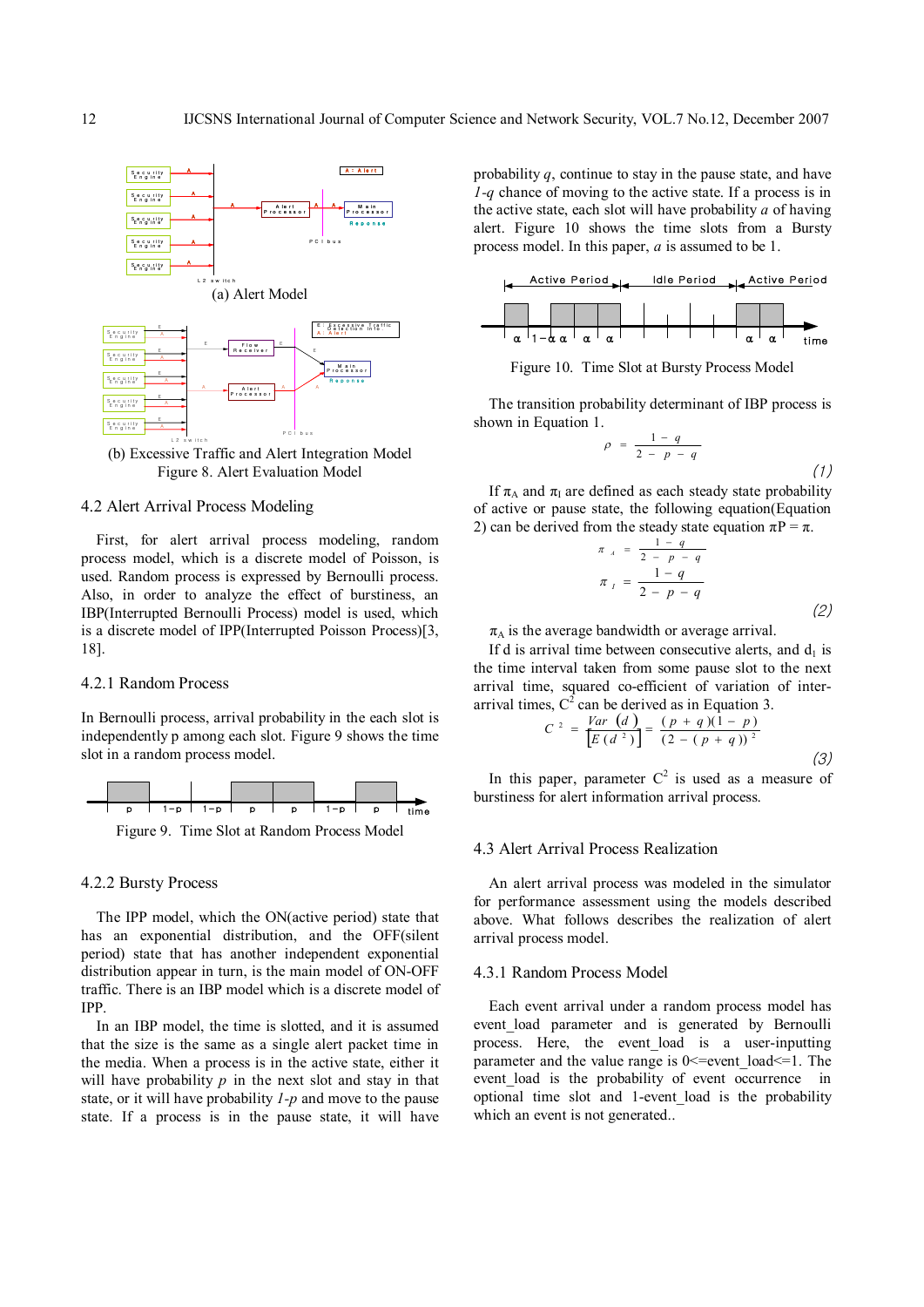## 4.3.2 Bursty Process Model

The bursty process model applies IBP. The userinputting parameters in IBP are the amount of event load and burstiness  $C^{2}$ 's value, and a, which is the probability of including an event in every active time slot. Depending on the value a, coefficient of link utilization, the amount of event loss, event delay become different. Various parameter values can be used to analyze the special characteristics of bursty.

## 4.4 Implementation of Simulator

#### 4.4.1 Implementation Environment

Using the modeling of security node as basis, a simulator is implemented. OPNET(Optimal NETwork), which is currently used the most in communication network simulations, is used in the development of a simulator, OPNET contains a lot of protocols that are of issue nowadays. The OPNET simulation environment and created models have been recognized by IETF.

## 4.4.2 Essential Parts of Simulator Implementation

Figure 11 is the result of the modeling done for purpose of assessment of alert response capacity. It constitutes the node level, which receives alert messages from five security engines and processes them, and the process level, and they both process messages regarding excess traffic.



Alert Processing Node Level



(d) Alert Processing Process Level

## Figure 11. Alert & Excessive Traffic Processing Process Modeling

## 4.4.3 Simulator Implementation

Figure 12 is the diagram of the complete simulator. It shows alert arrival process realization, Figure 11's alert, excessive traffic processing process, and network level which was realized using sink process.



Figure 12. Security Node Simulator Implementation

## **5. Performance Analysis**

## 5.1 Performance Analysis Scenario

With the usage of hardware-based security engine. high-speed security node generates alert in the signaturebased detected data and then sends it to kernel module. The main job of the process from kernel module and application module is, after the detailed analysis of detected information, to decide, deal with, and manage a response policy. That is, the main process has to decide and deal with prompt response based on the policy, regarding alert that is generated at Giga-level speed in security engines.

The main subject of evaluation is delay performance and loss performance. The delay time is the time taken from the arrival process of alert to the time response service of main process is applied. The loss performance is calculated by counting the alerts generated from the alert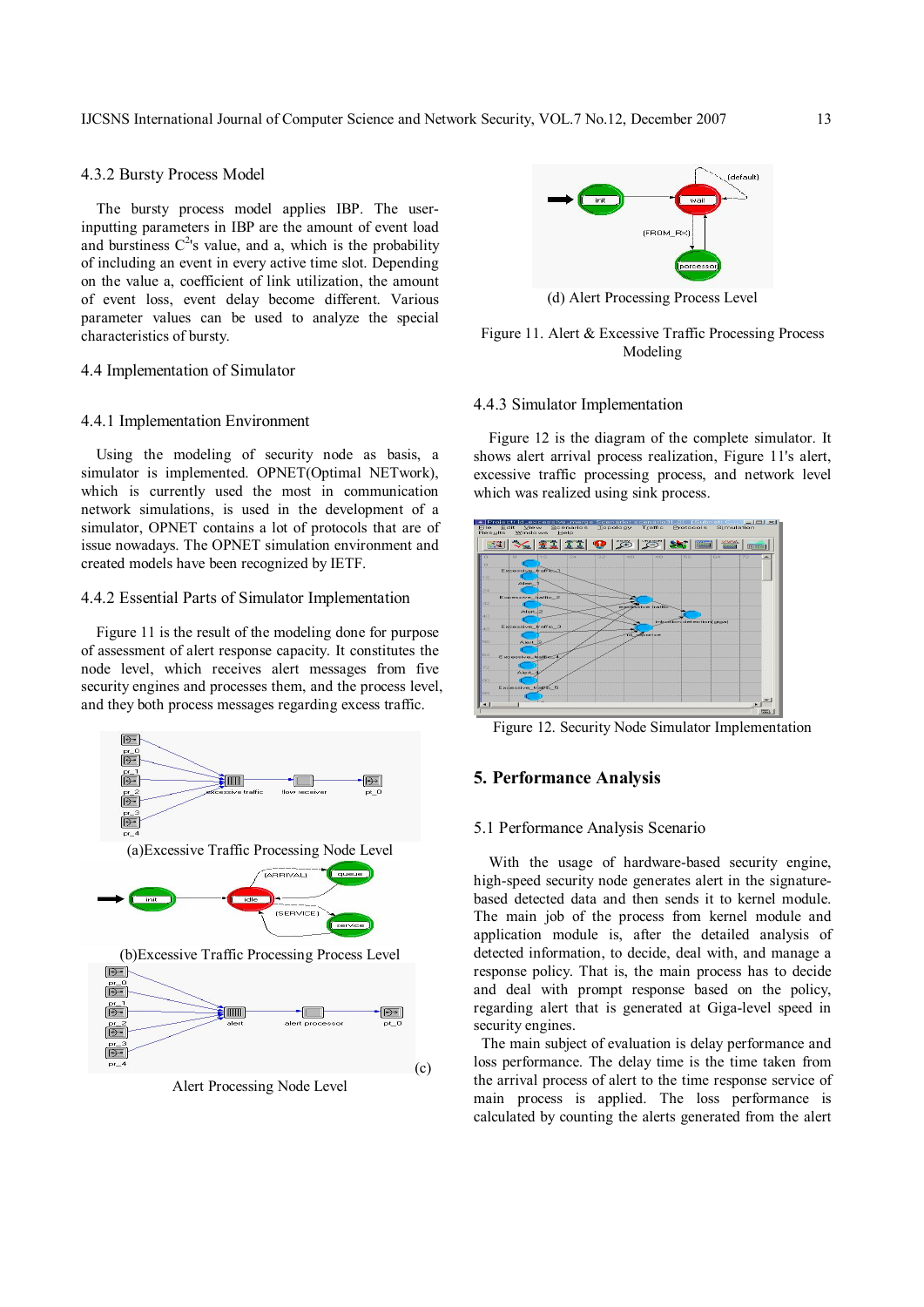arrival process, counting the arrival alerts in the sink process, and calculating the difference between them.

The parameters used to assess performance are processing speed of response, delivery rate of alert information, buffer size, etc, and are used to assess both delay and loss aspects. Table 2 shows the scenario to apply to security node's architecture.

## Table 2. Performance Analysis Scenario

Scenario Performance Analysis

- 1 Transfer Evaluation of Alert used at Gigabit Switch
- 2 Transfer Evaluation of Alert used at PCI Bus
- 3 Transfer Evaluation of Alert related of Buffer Size
- 4 Transfer Capacity Evaluation for Integration of Excessive Traffic and Alert
- 5 Transfer Evaluation for Alert related of Bursty Size

In the performance analysis model, alerts are generated from the five security engines, and the alert response capacity is assessed by applying the parameters. For the parameter of countermeasure ability, 100Mbps to 300Mbps were used, and the buffer size used ranged from 1,000 to 4,000.

## 5.2 Performance Analysis

#### 5.2.1 Gigabit Transmission Evaluation

Figure 13 shows the evaluation of transmission performance using gigabit switch at 50% to 90% load from the alerts generated in the five security engine of assessment model.

The alerts generated using gigabit switch in the security engine represent delay performance regarding the response capacity of main processor. Depending on the number of alerts, there is a significant delay in the processing speed of response unit at 100Mbps.



Figure 13. Alert Delay used at Gigabit Switch

## 5.2.2 PCI Bus Transmission Evaluation

In the case that the alert generated in security engines is transmitted to a main processor through PCI bus, a response capacity was evaluated. As a result, the result of transmission is about the same as when Gigabit switch was used. (The delay performance regarding alert information was shown to be closely related to the response processing speed, and thus we need to look into a measure to increase the response processing speed.

## 5.2.3 Evaluation using Different Buffer Size

Figure 14 and Figure 15 show the delay and loss of different buffer sizes with the alerts generated in the security engine at 50% to 150% load when the response unit used is running at 300Mbps and gigabit switch is transmitted. As the buffer size gets smaller, the delay is reduced; however, loss is increased. But the performance related to loss is more affected by the response processing speed than the size of buffer.



Figure 14. Alert Delay related of Buffer Size



Figure 15. Alert Loss related of Buffer Size

5.2.4 Excessive Traffic and Unified Alert Transmission Performance Evaluation

Figure 16 and Figure 17 evaluated the performance, modeling excessive traffic information and alert generation in the transmission using gigabit switch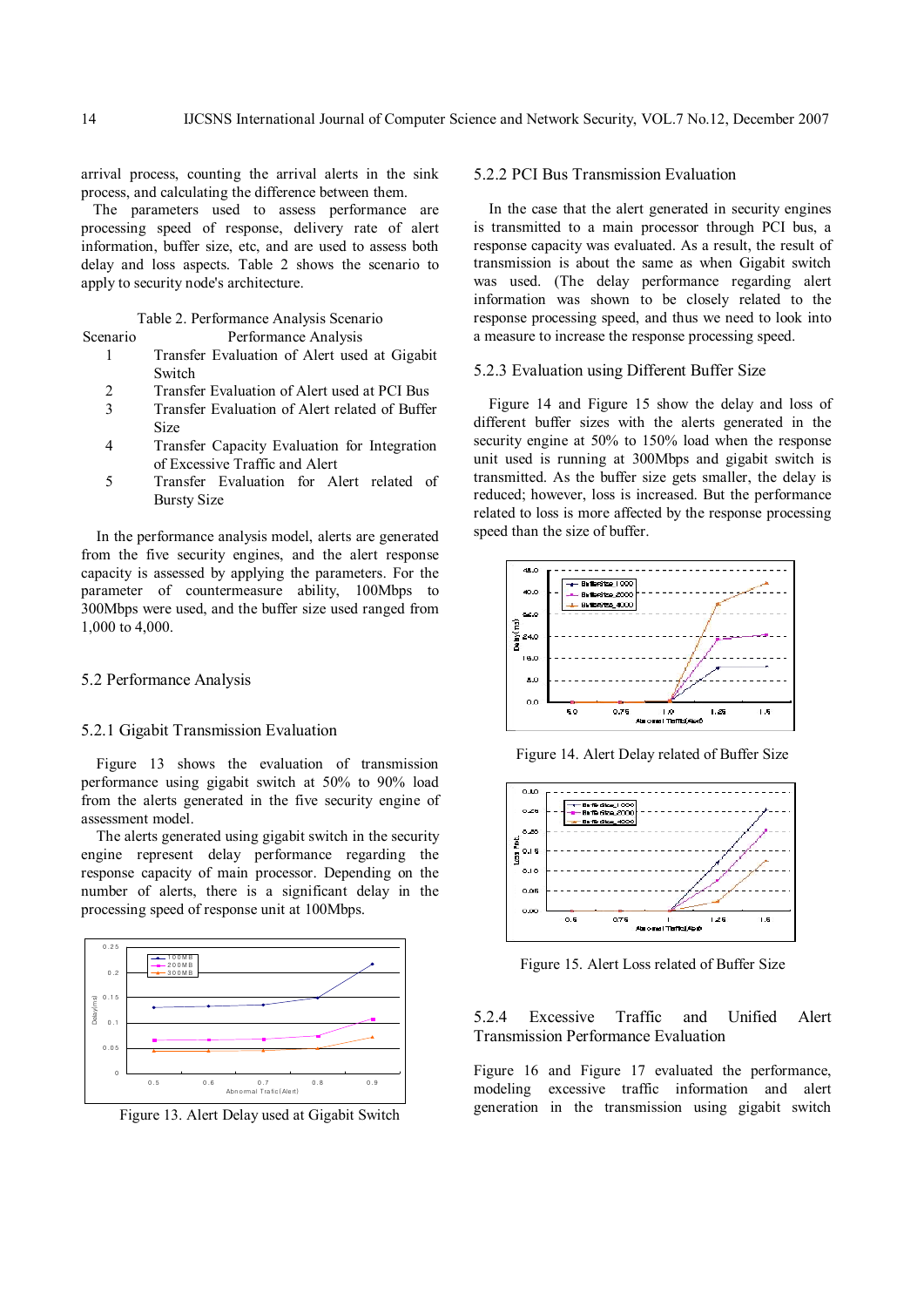regarding the whole amount of alert at 50% to 90% load generated in the five security engines. With regard to its response capacity, the performance was assessed in the combination model, which the amount of excessive traffic information increases the load by 1%, 5%, and 10%.



Figure 16. Excessive Traffic & Alert Transfer Delay



Figure 17. Excessive Traffic & Alert Transfer Loss

Figure 16 and Figure 17 show the delay and loss difference at the response capacity 300Mbps, changing the excessive traffic from detection information. As the amount of detected information increases, the delay and the loss are increased slightly.

5.2.5 Evaluation of transmission depending on burst size



Figure 18. Alert Transfer Loss related of Bursty Size



Figure 19. Alert Transfer Loss related of Bursty Size

Figure 18 and Figure 19 is to evaluate alert transmission delay and loss using Gigabit switch for the burstiness value  $(C^2)$  in the range 1 to 50, regarding the whole amount of alerts generated in the security engine of an standard model at 50% to 90% load. Figure 18 and Figure 19 show the effect on network transmission depending on the value of  $C^2$ , and Figure 18 shows that there is a significant difference of alert delay between the random process and bursty process. Figure 19 shows the loss at the buffer from excessive generation of alerts and it shows that as the size of burstiness( $C^2$ ) increases, the loss increases. Especially, as the burstiness value  $(C^2)$  gets higher and the alert load increases, the delay is increased abruptly and loss is increased.

Therefore, if distributed DoS(Denial of Service) attack is intentionally performed for a certain period, the generation of excessive alert would greatly affect the performance of security node.

# **6. Conclusions and Future Work**

The explosive growth of Internet usage did bring many changes not only to an individual life but to the entire society, and Internet has become more important. Using networks, business documents, financial transaction, and personal information are being done and sold illegally, and associated unlawful hacking causes a serious problem in the society. To solve this kind of problems, it is becoming more important to secure at the system and network level, and especially the research of intrusion detection systems that detect unlawful intrusion, are very active.

In this paper, as hi-speed security node, the architecture of security gateway - gigabit intrusion detection system was proposed, and the system was modeled to evaluate its performance. By analyzing the structure of Gigabit security node at the security node level, the performance of communication message transmission between a hardware-based component and a software-based component seen as a bottleneck point, was evaluated. The alert message generated in the intrusion detection engine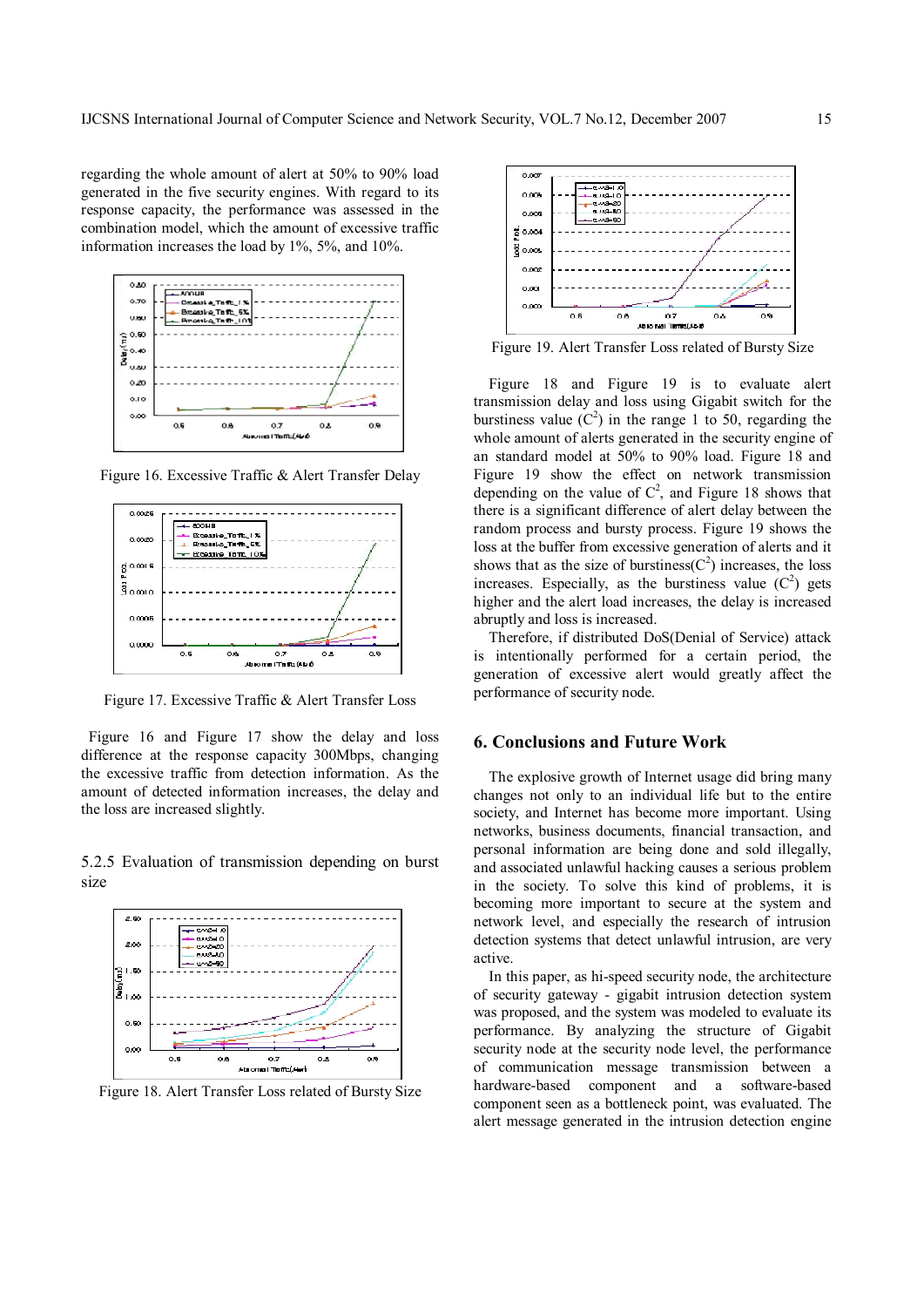and the arrival process of excessive traffic information generated in the excessive traffic detector, were analyzed and compared to each other by using the two models, random process model and bursty process model(IBP). The OPNET was used in realizing a simulator, and the evaluation of performance were used as a parameter, using various factors that can assess the performance of communication system.

In the hardware-based hi-speed intrusion detection of the security node, intrusion detection is done at hi-speed, but as software-based processing is done, based on this detection information, the performance of overall security node depends on the response processing capacity of response devices.

The design of next-generation intrusion detection system not only proposes exact detection, but also it provides prevention and has comprehensive response techniques and high performance. It was found that the hardware-based component could be used to detect harmful traffic and generate alert at gigabit speed, but because the software-based response capacity couldn't handle at gigabit speed, the performance was degraded. For effective response, it is revealed in this paper that research on the response capacity was further necessary.

In order to enhance the performance of response capacity, techniques described in the paragraph 3.4, such as filtering and compression of security alerts, can be used as one of the methods. It is believed that research on hispeed traffic monitoring technique and eventually cooperation methods in large-scale network environment, are necessary.

#### **References**

- [1] Jai Sundar Balasubramaniyan, Jose Omar Garcia Fernandez, David Isacoff, Eugene Spafford, and Diego Zamboni, "An architecture for intrusion detection using autonomous agents". In Proceedings of the Fourteenth Annual Computer Security Applications Conference, pages 13-24, IEEE Computer Society, December 1998.
- [2] Carl Endorf, Eugene Schultz, and Jim Mellander, Intrusion Detection & Prevention, McGraw-Hill, 2004.
- [3] Electronics & Telecommunications Research Institute. Research Report, "Study on Traffic Generator architecture for Distributed Router Performance Analysis", December 1995.
- [4] Rajeev Gopalakrishna, "A Framework for Distributed Intrusion Detection using Interest-Driven Cooperating Agents", CERIAS Tech. Report 2001-44, Purdue University, 2001.
- [5] Joseph Barrus and Neil C. Rowe. A distributed autonomousagent network-intrusion detection and response system. In Proceedings of Command and Control Research and Technology Symposium, Monterey, CA, pages 577-586, June 1998.
- [6] IETF, RFC 3084, "COPS Usage for Policy Provisioning (COPS-PR)", March 2001.
- [7] IETF, RFC 2251, "Lightweight Directory Access Protocol (v3)", December 1997.
- [8] IETF RFC 2748, " The COPS(Common Open Policy Service) Protocol", Jan 2000 .
- [9] D. Curry, H. Debar, "Intrusion Detection Message Exchange Format Data Model and Extensible Markup Language (XML) Document Type Definition", IETF Internet Draft, draft-ietf-idwg-idmef-xml-07.txt, Jun 2002.
- [10] H. Debar, D. Curry, B. Feinstein, "The Intrusion Detection Message Exchange Format", IETF Internet Draft, draft-ietfidwg-idmef-xml-14, January 2005.
- [11] Kruegel, C., Valeur, F., Vigna, G. and Kemmerer, R. "Stateful intrusion detection for high-speed networks", In Proceedings of the IEEE Symposium in Security and Privacy, pp. 266-274, 2002.
- [12] ISS. RealSecure Gigabit Network Sensor. http://www.iss.net/products\_serivces/enterprise\_protection/rs network/gigabitsensor.php, September, 2002.
- [13] CISCO. CISCO Intrusion Detection System. Technical Information, November, 2001.
- [14] M. Roesch. "Snort-Lightweight Intrusion Detection for Networks". In Proceedings of the USENIX LISA '99 Conference, November, 1999.
- [15] Electronics & Telecommunications Research Institute, Technical Data v1.0, 2003.
- [16] Frederic Cuppens, Alexander Mierge, "Alert Correlation in a Cooperative Intrusion Detection Framework", IEEE Symposium on Security and Privacy 2002.
- [17] H. Debar and A. Wespi, "Aggregation and Correlation of Intrusion Detection Alerts", RAID 2001, LNCS 2212, pp. 85-103, 2001.
- [18] Ichiro Ide, "Superposition of Interrupted Poisson Process and its application to packetized voice multiplexer", in ITC-12, pp. 1399-1405, Turin, 1988.



**Yong-Hee Jeon** received the B.S degree in Electrical Engineering from Korea University in 1978 and the M.S and Ph. D degrees in Computer Engineering from North Carolina State University at Raleigh, NC, USA, in 1989 and 1992, respectively. From 1978 to 1985, he worked at Samsung and KOPEC(Korea Power Engineering Co.). Before joining the faculty at CUD

in 1994, he worked at ETRI(Electronics and Telecommunications Research Institute) from 1992 to 1994. Currently, he is a Professor at the School of Computer and Information Communications Engineering in Catholic University of Daegu(CUD), Gyeongsan, Korea.



**Jung-Sook Jang** received the B.S degree in Computer Engineering from Kyungil University in 1991. She received her M.S and Ph. D degrees in Computer Engineering from Catholic University of Daegu in Gyeongsan, ROK, in 1995 and 2004, respectively. From 2004, she is an IT Professor at the School of Computer